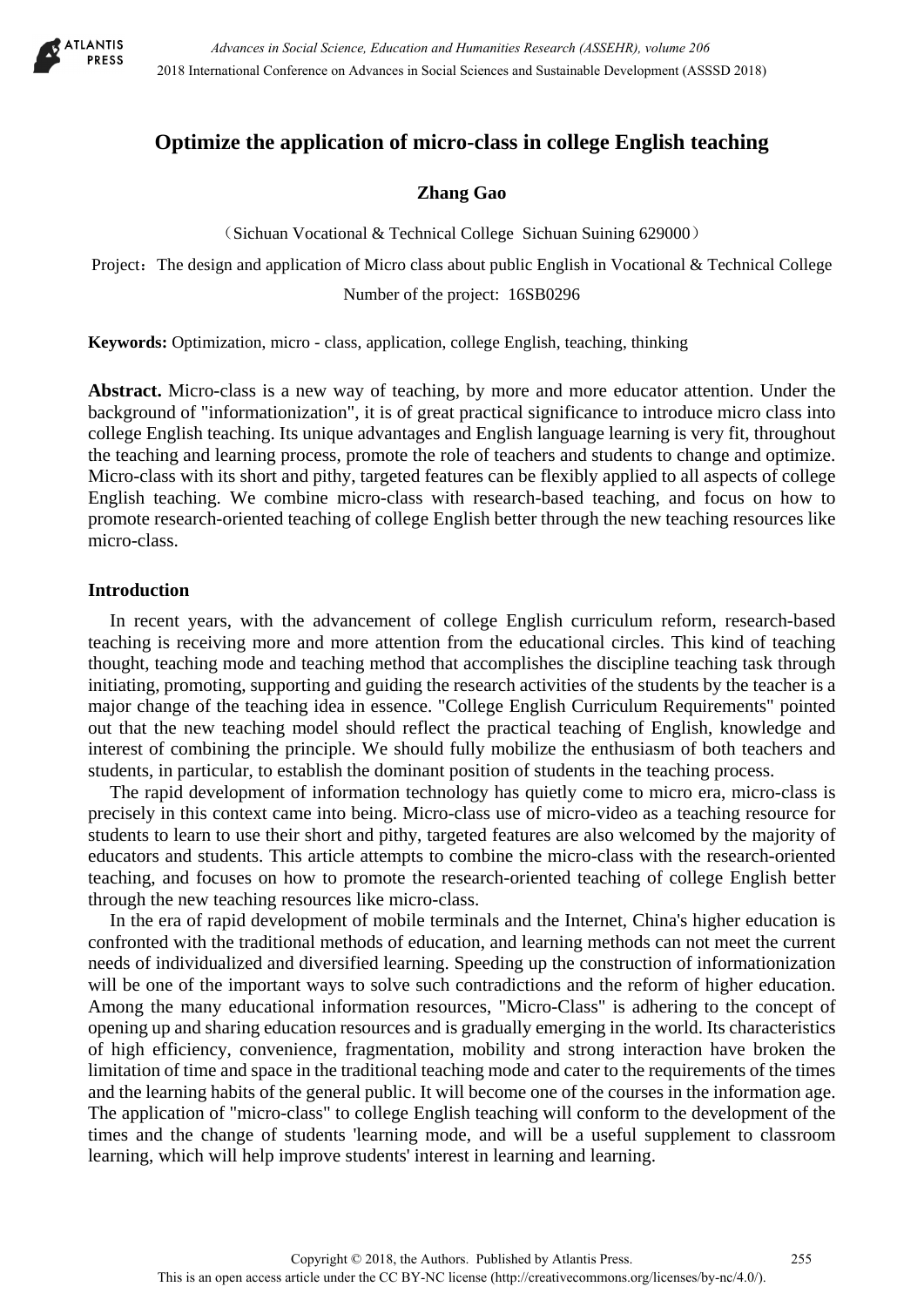

#### **The Proposed Methodology**

**Micro-class concept.** Micro-class refers to the teaching of video as the main carrier to PPT software as the main technical support, recording teachers around a knowledge point or teaching links to carry out a brief and complete teaching activities. It is to explain a certain point of knowledge as the main task, with short and refined video as the manifestation, the main content of the teaching video for teachers, supplemented by teaching design, material courseware, practice testing, peer reviews. Therefore, the micro-class is not a single type of traditional teaching resources, but an open, relatively complete and comprehensive new teaching resource.

As early as the 1960s, the affiliated school of Alvaghua University proposed the concept of Minicourse, and its research tended to focus on the development of short courses. Since the 21st century, more and more attention has been paid to the study of "micro-class" and "mini-video" in foreign countries. Some mini-class videos featuring large-scale and unique influences the world's basic education. In China, a series of micro-class events organized by the Ministry of Education and the Educational Technology Association have promoted the development of micro-class in the fields of basic education and higher education in China. However, the study of micro-class in our country is still in the initial stage, the research direction is mainly the macro-area, the practice object is concentrated in the primary and secondary basic education stage, the field of application and the applied research in universities are still not enough. *Advances in Social Science, Education and Humanities Research (42382HR), where 266<br>
Adchodology*<br> **Adchodology**<br> **Adchodology**<br> **Adchodology**<br> **Adchodology**<br> **Adchodology**<br> **Addressing cristing of video as the main carrie** 

**Micro-class features.** Micro-class is different from the boutique course, but also different from the demonstration course, it has the relative independence and integrity of knowledge and other characteristics. Require teachers to explain a clear knowledge of a point in a short time, thorough, so that learners easy to understand compared to "Professor" is more inclined to "puzzle."

Video as the core carrier, resources, diverse. Knowledge points are recorded as mini-video videos in the form of teacher-professors, supplemented by instructional design, multimedia material, teaching reflections after class, feedback from students and reviews by academic experts to form relatively independent and complete teaching resources for learning Watch, learn.

Prominent theme, short and pithy. Micro-class video to about ten minutes is appropriate, mainly to highlight the teaching of a subject knowledge points (such as the teaching of the key, difficult, doubtful content) teaching, or reflect a classroom teaching, teaching topics Teaching and learning activities, mainly for students preview, after-school review.

Easy to acquire, suitable for dissemination. Micro-class is not a course of teaching, but rather in a limited time on a knowledge point to explain more carefully, so that viewers in a short period of time interested in video content and basic understanding or grasp of the content. Resources such as video are easily accessible and disseminated, and audiences can watch, learn or share with others who have the same needs, when needed.

**The Significance of Applying Micro-class to College English Teaching.** In the era of rapid development of information technology, as a form of high quality educational resources for higher education, micro-class has been universally popularized and adopted worldwide, and will have an impact on the reform of higher education. The teaching of college English undertakes the important mission of internationalization of higher education. It should be in line with the development of the times and the forefront of education reform and the construction of a clear, flexible and informative micro-class college English, with very important practical significance.

The development of modern information technology changes people's educational concepts, learning methods and reading modes. With the support of the Internet and mobile terminals, people get information quickly and efficiently, and messages are used to fragmentation and ubiquitination.

The Internet has entered a "micro" era, and "microblogging", "WeChat" and "micro video" have quietly emerged and gradually become a kind of people's life style and are realized through mobile terminals. There are also many front-line teachers around us that move the network to take away at least half of the students' attention, students are much more concerned about the phone than the textbooks, teachers use traditional mode to explain a few paragraphs or knowledge students do not listen Go on What is more, some students may not have any books related to the course materials, but indispensable to mobile phones and other electronic communication tools to finish a lesson.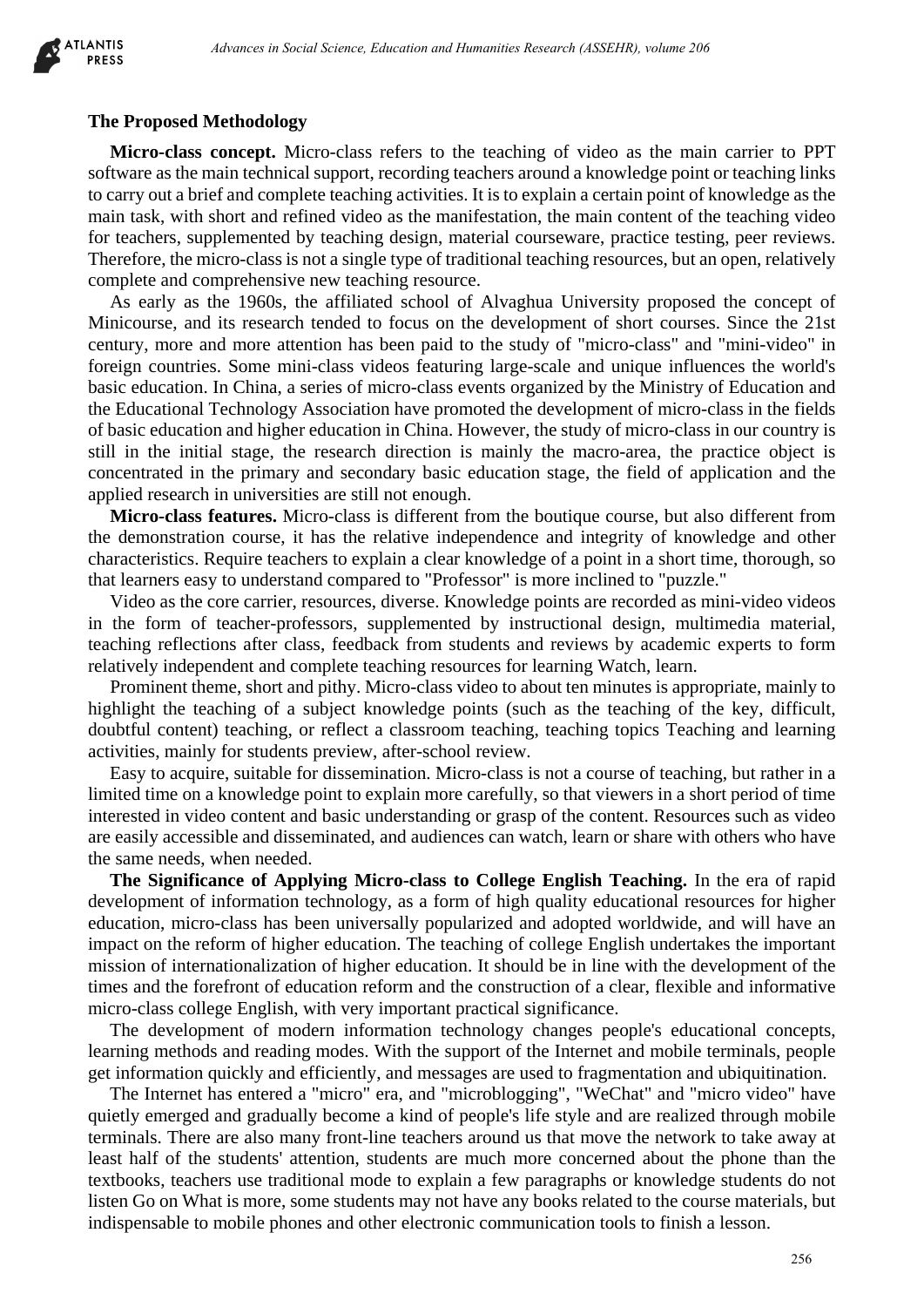

Students who grew up in the information age are more receptive to the digital learning model and tend to accept information that is selective, concise and easy to understand, diverse in form and combines knowledge and fun. If educators still adhere to the traditional teaching model, using old and stereotyped concepts to teach knowledge is bound to cause the contradiction between teaching and learning. Micro-class as a product of "micro" era of educational resources with a micro-righteousness to small advantage, in learning and reading mode also fit the mentality of the present learners.

The transformation of informatization education mode impels the deep transformation of education system, so does the teaching reform of college English. The traditional college English teaching mode which mainly consists of classroom teaching, learning, interactive discussion and after-school exercises cannot meet the needs of pursuing individualization, fragmentation and ubiquitous learning. Teachers' lectures are often informative and long enough to be accepted by students, and the students feel boring and tired at the end of the course while on the contrary, with QQ, WeChat and other applications published in all types of English articles, video, no lack of followers and forwarders, and more popular. As a result, micro-class as the delivery of knowledge to become a new era of an innovative teaching method to meet the learning needs of learners.

The introduction of teaching in microcosms can promote the transformation of the concept of college English teaching. Any teaching reform should be guided by advanced concepts and advanced concepts must reflect the characteristics of the times. Unable to adapt to the development of information age college English teaching reform can only be in the original teaching system minutiae changes, less than the desired effect. The research and construction of micro-class will further highlight the main task of teaching English as a center, update the teaching concepts and knowledge structure of teachers of different ages to adapt to the learning needs of social development and changed learners, Teaching to keep up with the requirements of the times.

Micro-class teaching can promote the reform of college English course content and curriculum system. The reform of college English teaching not only needs to improve the curriculum, curriculum structure and evaluation system, but also change the teaching methods of teachers and the ways of students' learning. With the convenience of modern information technology, micro-class integration of superior teaching resources and refinement of knowledge structure help to enrich teachers 'teaching methods and change learners' roles. The construction of college English series of micro-class can diversify English teaching resources and promote the reform of the curriculum content and system.

**New teaching relationship.** In college English teaching, most colleges and universities use multimedia teaching, teaching teachers to teach classes in large classes. I heard class to complete the book exercises, supplemented by unit theme supplementary materials. Reading and writing classes generally analyze texts, teach cultural backgrounds, analyze writing characteristics and practice after class. A large number of knowledge points in the form of PPT, subject to class restrictions, lecturers often teach too fast, difficult for students to digest understanding. The teaching methods are single, the interest in learning of students gradually diminishes, and teachers are not motivated in teaching. In the long run, the learning effect is greatly reduced. Teachers in the micro-class teaching process are not only the imparters of knowledge, but also the leaders and deconstructionists. Teachers provide students with richer learning resources to meet their diversified learning needs and guide them to deep-seated and individualized Learn and explore. This learning model can develop students 'autonomous learning ability and research ability, and also help to promote the change of teachers' roles and closer the relationship between teachers and students. debenera in beread of an entired of the electric content described and the electric content of the electric content of the electric content of the electric content of the electric content of the electric content of the ele

In order to be able to change the status quo of professional English teaching in higher vocational colleges, to improve students 'interest in learning, to promote the improvement of teachers' teaching ability and to promote the integration of information technology and subject teaching, it is beneficial to use the micro-class in college English teaching Try, it will also produce good results.

Micro-class in college English teaching can have a variety of purposes, to explain the focus of the text and new knowledge points, review has been difficult to answer students' questions and so on. Micro-class can be used in class to help explain the point of knowledge, but also can be used as a preview of students, review of learning materials.